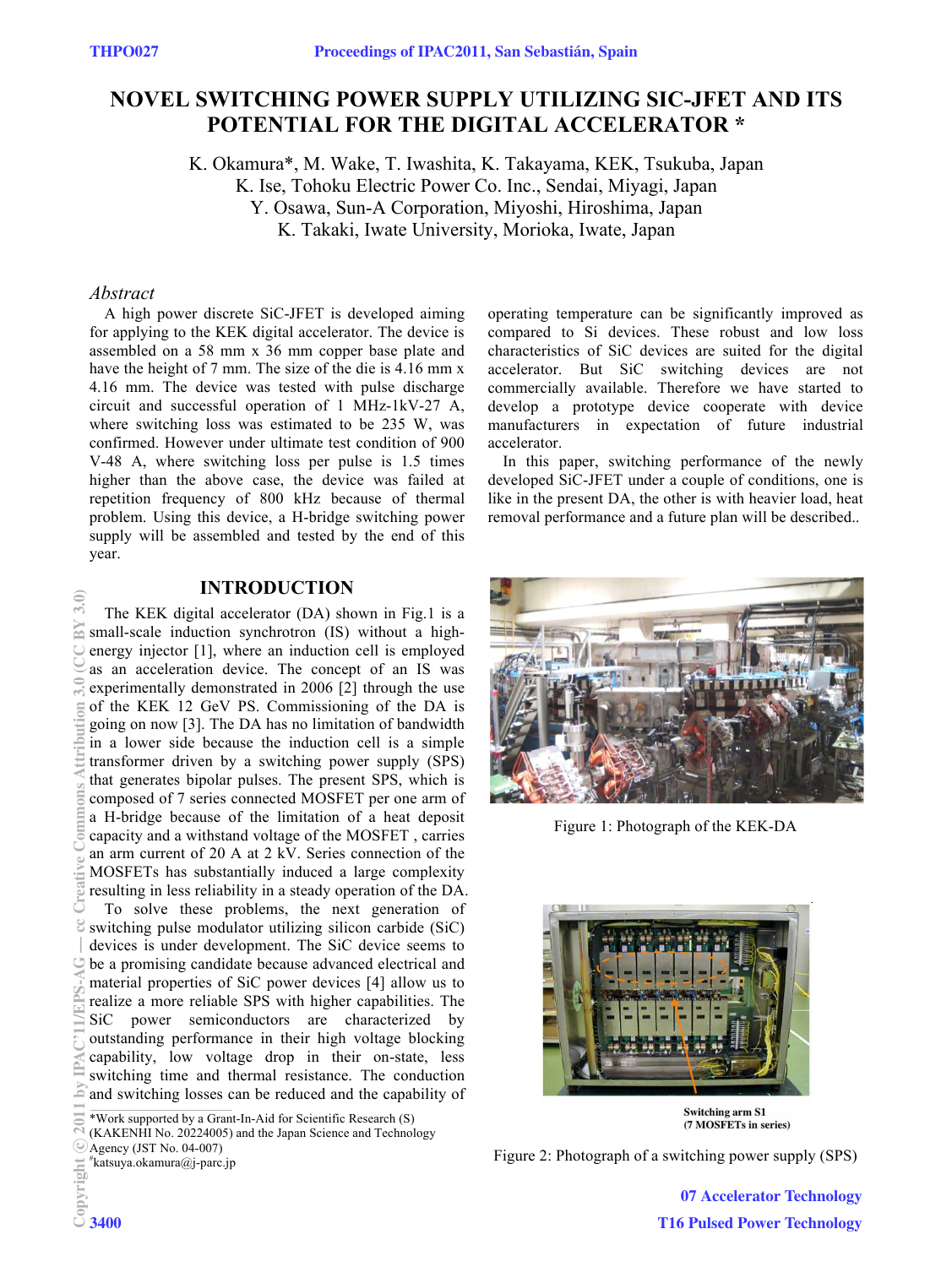

Figure 3: Appearance of the developed SiC-JFET



Figure 4: Cross-sectional view of the SiC-JFET

## **SiC-JFET**

Appearances (completed and before molded) and a cross sectional view of the device package, which is jointly developed by KEK and Sun-A corporation, are shown in Fig. 1 and Fig.2, respectively. The device is assembled on a 58 mm x 36 mm copper base plate and have the height of 7 mm. The size of the die is 4.16 mm x 4.16 mm, which was manufactured by SiCED (Germany). The die is soldered on a metalized AlN substrate. Sixteen aluminum wires that have the diameter of 300 um were bonded for the source electrode, whereas one aluminum wire that has the diameter of 150 um was bonded for the gate electrode. Whole of the package is molded with epoxy resin. On the centre top of the case, there is a temperature-sensing hole that is bored to 1 mm above the SiC die.

**EXPERIMENTAL RESULTS** 



Figure 5: Experimental circuit

## *Test Circuit*

The switching test circuit is shown in Fig. 5. The device was mounted on a water cooled heat sink, and the

### 07 Accelerator Technology

T16 Pulsed Power Technology 3401

temperature differences between the inlet and outlet water, the case top temperature and the copper base temperature were measured during the switching test.

## *kV-27A Switching Test*

At first, switching tests with the load resistance of 37.5 ohm, which correspond to be a little bit heavier load condition than the present FET switch in the DA, were conducted. It was concluded with a successful operation with a dc voltage of 1 kV, a drain current of 27 A and a repetition rate of 1 MHz. Voltage and current waveforms are shown in Figure 6.







Figure 7: Thermal analysis model



Figure 8: Temperature distribution along the centre axis of the device

Also thermal analysis was conducted for the experimental condition. The analysis model is shown in Fig.7. Calculated temperature distribution along the centre axis of the device is shown in Fig.8 assuming the